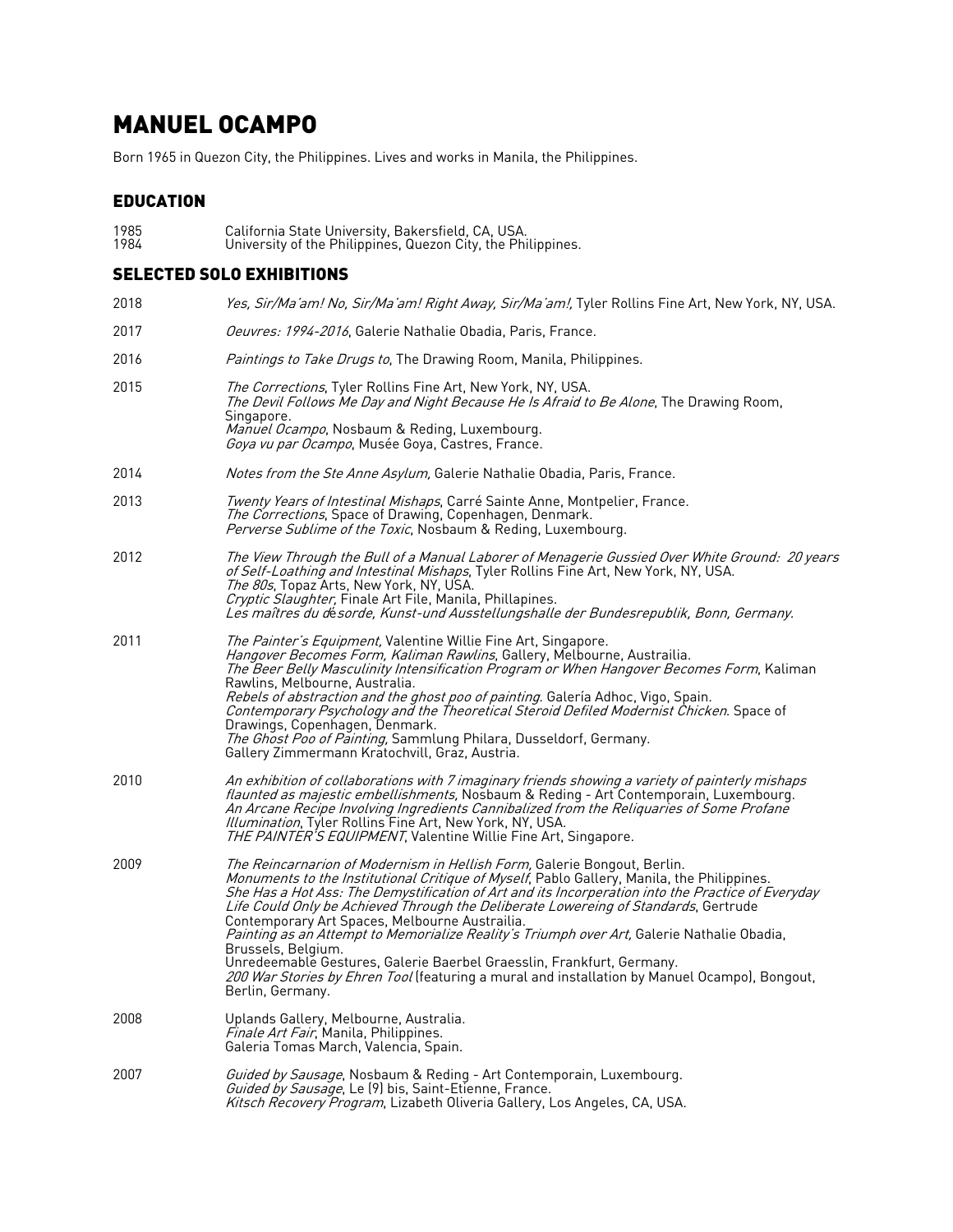| 2006 | En El Cielo No Hay Cerveza sin Alcohol (with Curro Gonzalez), Galeria adhoc, Vigo, Spain.<br>Down with Reality, Galerie Jesco Von Puttkamer, Berlin, Germany.<br>Kitsch Recovery Program: An Image is Just a Pathetic Attempt to do Justice to a Picture, Nosbaum<br>& Reding - Art Contemporain, Luxembourg.<br>No System Can Give the Masses the Proper Social Graces (with Damien Deroubaix), Haptic at La<br>Maison Rouge, Paris, France.<br>Gray Kapernekas Gallery, New York, NY, USA.<br>Down with Reality, Galerie Jesco von Puttkamer, Berlin, Germany. |
|------|------------------------------------------------------------------------------------------------------------------------------------------------------------------------------------------------------------------------------------------------------------------------------------------------------------------------------------------------------------------------------------------------------------------------------------------------------------------------------------------------------------------------------------------------------------------|
| 2005 | Mumu Territorium, Artcenter Megamall, Mandaluyong Metro Manila, the Philippines.<br><i>The Holocaustic Spackle in the Murals of the Quixotic Inseminators</i> , Lizabeth Oliveria Gallery, Los<br>Angeles, CA, USA.<br>Bastards of Misrepresentation, Casa Asia, Barcelona, Spain.<br>New Works, LAC, Lieu d'Art Contemporain, Sigean, France.                                                                                                                                                                                                                   |
| 2004 | Moral Stories: Fuck the Third World, Galeria Tomas March, Valencia, Spain.<br>Bastards, Galerie Baerbel Graesslin, Frankfurt, Germany.<br>Finale Art File, Mega Mall, Mandaluyong, the Philippines.<br>Miserable Intentions (with Gaston Damag), Art Contemporain - Nosbaum & Reding, Luxembourg.                                                                                                                                                                                                                                                                |
| 2003 | Sprüth Magers Projekte, Munich, Germany.<br>Wunderkammer, Gesellschaft Für Gegenwartskunst, Augsburg (Society for Contemporary Art<br>Augsburg), Germany.<br>Lee Almighty, Mag:net Gallery, Quezon City, the Philippines.                                                                                                                                                                                                                                                                                                                                        |
| 2002 | An All Out Attempt at Transcendence, Galerie Baerbel Graesslin, Frankfurt, Germany.<br>Comprehensible Only to a Few Initiates, Galerie Nathalie Obadia, Paris, France.<br>The Inadequacy of the Struggle Against the Inadequacy of the Struggle, Gallery Paule Anglim, San<br>Francisco, CA, USA.                                                                                                                                                                                                                                                                |
| 2001 | Presenting the Undisclosed System of References in the Loophole of Misunderstanding, Galeria<br>OMR, Mexico City, Mexico.<br>Free Aesthetic Pleasure Now!, Babilonia 1808, Berkeley, CA, USA.                                                                                                                                                                                                                                                                                                                                                                    |
| 2000 | Those Long Dormant Pimples of Inattention Counterattacking the Hyper-Convoluted Dramas of the<br>Gaze, Sprüth Magers Projekte, Munich, Galerie Baerbel Grasslin, Frankfurt, Germany.<br>Those Long Dormant Pimples of Inattention Meandering through the Cranium Arcade of Pitiless<br>Logic Swastikating between Love and Hate, Jack Shainman Gallery, New York, NY, USA.<br>The Stream of Transcendent Object-Making Consciously Working towards the Goal, Galerie<br>Michael Neff, Frankfurt, Germany.                                                        |
| 1999 | The Nature of Culture - Manuel Ocampo/Gaston Damag. Interventions in the Monasterio de la<br>Cartuja de Santa Maria de las Cuevas, Centro Andaluz de Arte Contemporaneo, Seville, Spain.<br>(catalogue)<br>The Inversion of the Ideal: Navigating the Landscape of Intestinal Muck, Swastikating between Love<br>and Hate, Galeria Soledad Lorenzo, Madrid, Spain. (catalogue)                                                                                                                                                                                   |
| 1998 | To Infinity and Beyond: Presenting the Unpresentable - The Sublime or the Lack Thereof, Galerie<br>Nathalie Obadia, Paris, France.<br>Yo Tambien Soy Pintura, El Museo Extremeno e Iberoamericano de Arte Contemporaneo, Badajoz,<br>Spain. (catalogue)<br>Why Must I Care For a Girl Who Always Scratches Wherever She Itches: 1-1/2 Centuries of Modern<br>Art, Twelve Step Program, Delfina, London; Centre Cultural Tecla Sala, Barcelona, Spain.<br>(catalogue)<br>Galerie Philomene Magers, Cologne, Germany.                                              |
| 1997 | <i>Heridas de la Lengua</i> , Track 16 Gallery, Santa Monica, CA, USA. (catalogue)<br>Hacer Pintura Es Hacer Patria, Galeria OMR, Mexico City, Mexico. (catalogue)                                                                                                                                                                                                                                                                                                                                                                                               |
| 1996 | Annina Nosei Gallery, New York, NY, USA.                                                                                                                                                                                                                                                                                                                                                                                                                                                                                                                         |
| 1995 | Ciocca Raffaelli Arte Contemporaneo, Milan, Italy. (catalogue)<br>Galerie Nathalie Obadia, Paris, France.<br>Musee d'Art Contemporain de Montreal, Canada.                                                                                                                                                                                                                                                                                                                                                                                                       |
| 1994 | Paraiso Abierto a Todos, The Mexican Museum, San Francisco, CA, USA.<br><i>Stations of the Cross</i> , Annina Nosei Gallery, New York, NY, USA.                                                                                                                                                                                                                                                                                                                                                                                                                  |
| 1993 | New Paintings, Salander-O'Reilly Galleries/Fred Hoffman, Beverly Hills, CA, USA.<br>Manuel Ocampo, Galeria OMR, Mexico City, Mexico.                                                                                                                                                                                                                                                                                                                                                                                                                             |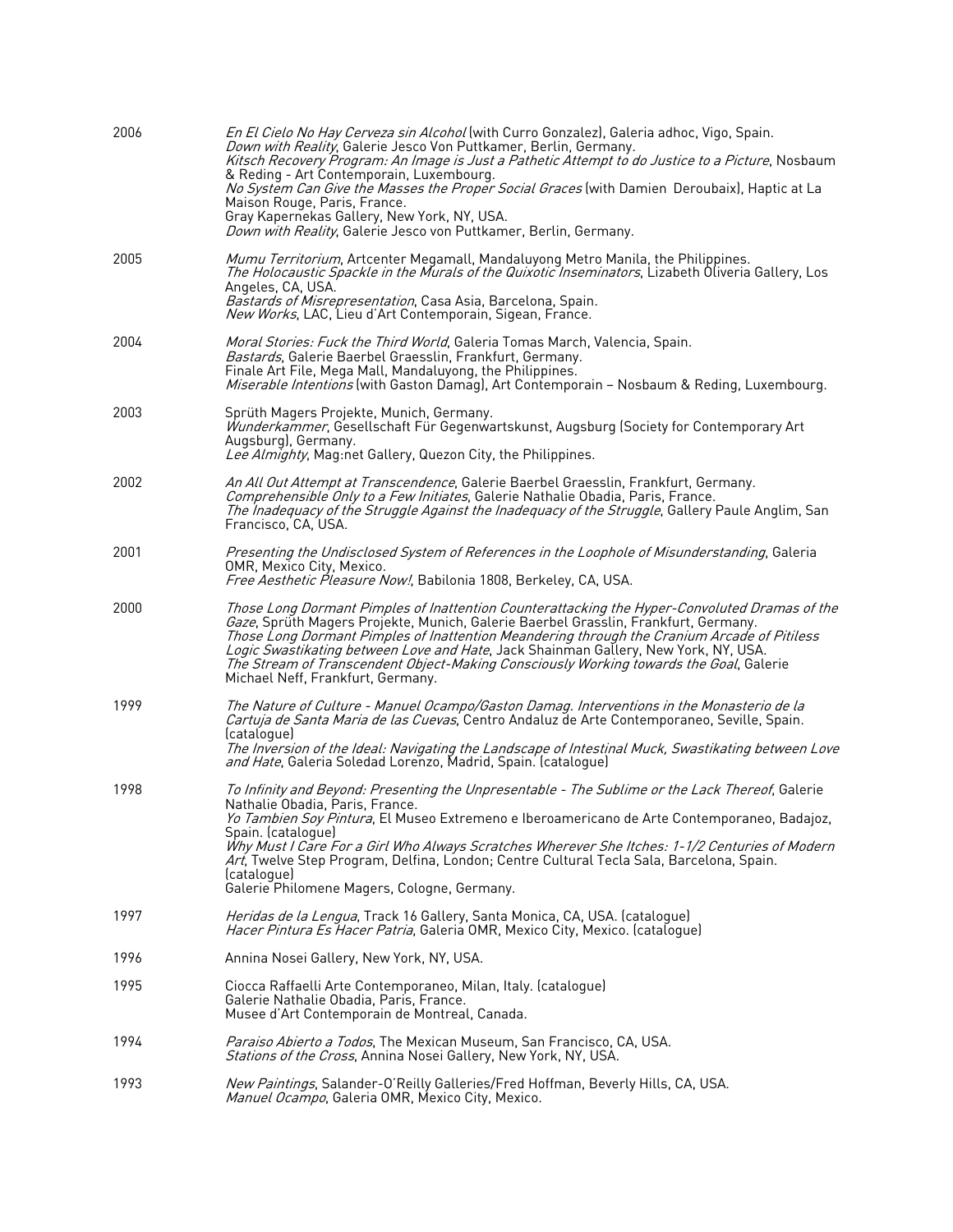- 1992 *Grupo de Gago*, Weingart Center Gallery, Occidental College, Los Angeles, CA, USA. *Matrix Berkeley 150*, University Art Museum, University of California, Berkeley, CA, USA.
- 1991 M.J.O., Jay Chiat residence, New York, NY, USA. *Manuel Ocampo*, Fred Hoffman Gallery, Santa Monica, CA, USA.
- 1990 Substancias Irritantes, Guggenheim Gallery, Chapman College, Orange, CA, USA.
- 1989 John Thomas Gallery, Santa Monica, CA, USA. The Onyx Café, Los Angeles, CA, USA.
- 1988 Lies, Falls Hopes, and Megalomania, La Luz de Jesus Gallery, Los Angeles, CA, USA.

#### SELECTED GROUP EXHIBITIONS

| 2018          | 500 Years After Guernica, Topaz Arts, New York, NY, USA.<br>Paper Cuts: Large-Scale Collage, Palo Alto Art Center, Palo Alto, CA.                                                                                                                                                                                                                                                                                                                 |
|---------------|---------------------------------------------------------------------------------------------------------------------------------------------------------------------------------------------------------------------------------------------------------------------------------------------------------------------------------------------------------------------------------------------------------------------------------------------------|
| 2017          | Soledad Lorenzo Collection, Museo Nacional Cento de Arte Reina Sofia, Madrid, Spain.<br>SUNSHOWER: Contemporary Art from Southeast Asia 1980s to Now, Mori Art Museum, Tokyo,<br>Japan.<br>The Spectre of Comparison, 57 International Art Exhibition, Venice Biennale, Philippine Pavilion,<br>Venice, Italy.                                                                                                                                    |
|               | Manuel Ocampo & Irene Ire - Monument To The Pathetic Sublime, Coagula Curatorial, Los<br>Angeles, CA, ÚSA.                                                                                                                                                                                                                                                                                                                                        |
| 2016          | LOS DESASTRES DE LA DEMOCRACIA (The Disasters of Democracy) Francisco de Goya, Jacques<br>Gaulon and Manuel Ocampo in collaboration with Jigger Cruz, Ateneo Art Gallery, Manila,<br>Philippines.<br>Underbrut, Friche la Belle De Mai, Marsheille, France.<br>Plus jamais seul, Hervé di Rosaet les arts modestes, La Maison Rouge, Paris.<br>Transnational Narrations: Paperworks, Cultural Center of the Philippines, Manila, the Philippines. |
| $2015 - 2016$ | Come as You Are: Art of the 1990s, Montclair Art Museum, Montclair, NJ. Traveling to Telfair<br>Museum of Art Savannah, GA; University of Michigan Museum of Art, Ann Arbor, MI; and Blanton<br>Museum of Art, University of Texas at Austin.                                                                                                                                                                                                     |
| 2015          | "Die Kunst, die Kunst—ich pfeife auf die Kunst": Arthur Cravan im Ring mit 13 Kunslern unserer<br>Zeit, 8. Salon, Hamburg, Germany.<br>First Look: Collecting Contemporary at the Asian, The Asian Art Museum, San Francisco, CA, USA.<br><i>Wasak! Filipino Art Today, Arndt Berlin, Berlin.</i>                                                                                                                                                 |
| 2014          | POSSESSION (II), Lanchester Gallery, Coventry University, UK.<br>Divine Comedy, MMK Museum fur Moderne Kunst, Frankfurt, Germany.                                                                                                                                                                                                                                                                                                                 |
| 2013          | Les Maîtres du désorde, Fundacion la Craixa, Madrid<br>Manilla Vice, Curated by Manuel Ocampo, Musée international des arts modestes, Sète, France.                                                                                                                                                                                                                                                                                               |
| 2012          | 7 <sup>th</sup> Asia Pacific Triennial Exhibition, Queensland Art Gallery, Brisbane, Australia<br>Bastards of Misinterpretation, H Gallery, Bangkok, Thailand.<br>I'm So Goth I'm Dead, Queens Nails Annex, San Francisco.<br>Manuel Ocampo/Paul Pretzer/Foachim Weicher, Conrads, Düsseldorf, Germany.<br>Flying, Künstlerhaus Bethanien, Berlin.                                                                                                |
| 2011          | Dublin Contemporary 2011: Terrible Beauty-Art, Crisis, Change & The Office of Non-Compliance,<br>Dublin, Ireland.                                                                                                                                                                                                                                                                                                                                 |
| 2010          | Painting with a Hammer to Nail the Crotch of Civilization: A Group Show of Wall Works and Tattoo<br>Imagery, Manila Contemporary, Makati City, the Philippines.                                                                                                                                                                                                                                                                                   |
| 2009          | The Making of Art, Schirn Kunsthalle Frankfurt, Germany.<br>Reflexus Arte Contemporanea, Porta, Portugal.<br>Kennth Anger's cycle, Galeria Zé dos Bois, Lisbon, Portugal.<br>Entre chein et loup, Caroline Pagès Gallery, Lisbon, Portugal                                                                                                                                                                                                        |
| 2008          | Problems with style, Green Papaya Art Project, Manila, the Philippines.<br>Magnet Gallery, Manila, the Philippines.<br>In the context of: La dégelée Rabelais, organised by FRAC Languedoc-Roussillon, France.<br>Morts de rire, La Panacée, Montpellier, France.<br>Et tout pour les mange-tripes !, Musée Pierre André Benoit & Espace de Rochebelle, Alès, France.                                                                             |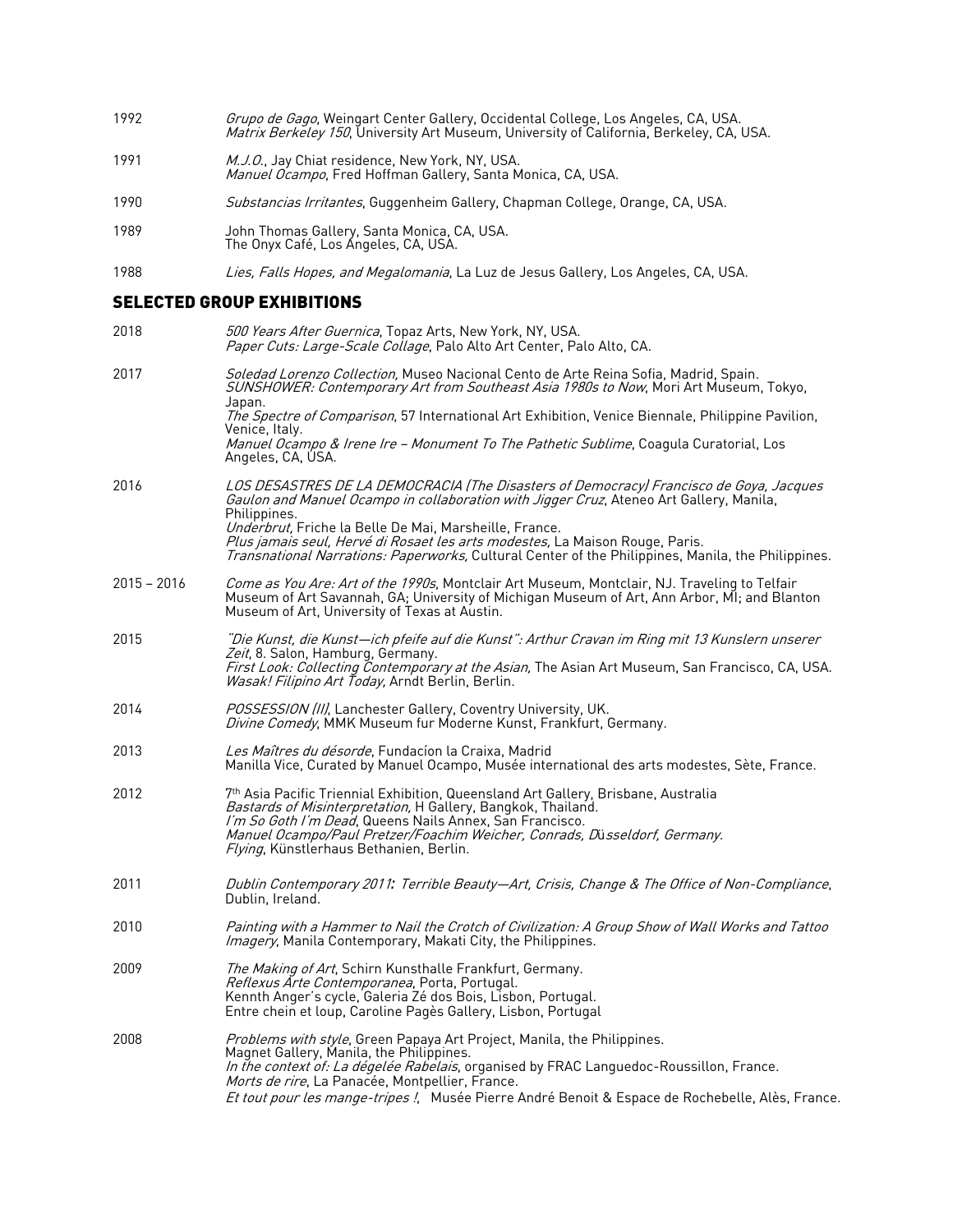|      | A Thélème, Priape s'est cogné, CIRCA - La Chartreuse, Villeneuve-les-Avignon, France.                                                                                                                                                                                                                                                                                                                                                                                                                                                                                                                                                             |
|------|---------------------------------------------------------------------------------------------------------------------------------------------------------------------------------------------------------------------------------------------------------------------------------------------------------------------------------------------------------------------------------------------------------------------------------------------------------------------------------------------------------------------------------------------------------------------------------------------------------------------------------------------------|
| 2007 | Rooms, Conversations, Frac Île-de-France, Le Plateau, Paris, France.<br>L'Explosition, Frac Languedoc-Roussillon, Montpellier, France.<br>Messages Abroad, Galerie Chez Valentin, Paris, France.<br>Kinky Sex, Lizabeth Oliveria Gallery, Los Angeles, CA, USA.<br>Nosbaum & Reding at Artnews Projects, Berlin, Germany.                                                                                                                                                                                                                                                                                                                         |
| 2006 | Five Stories High, Track 16 Gallery, Santa Monica, CA, USA.<br><i>Wonder and Horror of the Human Head</i> , 4-F Gallery, Los Angeles, CA, USA.<br>Painting Codes, Galeria Comunale d'Arte Contemporanea Di Monfalcone, Italy.                                                                                                                                                                                                                                                                                                                                                                                                                     |
| 2004 | Birth - Sex - Death, Tim Van Laere Gallery, Antwerp, Belgium.<br>La Alegria de mi Sueños, Seville Biennale, Centro Andaluz de Arte Contemporanea, Seville, Spain.                                                                                                                                                                                                                                                                                                                                                                                                                                                                                 |
| 2003 | End of the Start, Yerba Buena Center for the Arts, San Francisco, CA, USA.<br>The Broken Mirror, Leroy Neiman Gallery, Columbia University, New York, NY, USA.                                                                                                                                                                                                                                                                                                                                                                                                                                                                                    |
| 2002 | <i>Extranjeros: Los Otros Artistas Españoles</i> , Museo de Arte Contemporaneo Esteban Vicente,<br>Segovia, Spain.<br>Disarming Parables: Collection Highlights, San Jose Museum of Art, CA, USA.                                                                                                                                                                                                                                                                                                                                                                                                                                                 |
| 2001 | 49. Esposizione Internazionale, Plateau of Mankind, la Biennale di Venezia, Venice, Italy. (catalogue)<br>Berlin Biennale II, Berlin, Germany. (catalogue)<br>Les Chiens Andalous, Track 16 Gallery, Santa Monica, CA, USA.<br>Vom Eindruck zum Ausdruck: Grässlin Collection (From Impression to Expression), Hamburg,<br>Germany. (catalogue)<br>Contemporary Devotion, San Jose Museum of Art, CA, USA.<br>Circos Globulos: Selected Works from the Babilonia Wilner Collection, Babilonia 1808, Berkeley,<br>CA, USA.                                                                                                                         |
| 2000 | Salon, Delfina, London, UK.<br>Made in California: Art, Image, and Identity, 1900-2000, Los Angeles County Museum of Art, Los<br>Angeles, CA, USA.<br>Faith: The Impact of Judeo-Christian Religion on Art at the Millenium, The Aldrich Museum,<br>Ridgefield, CT, USA. (catalogue)<br>Partage d'Exotismes, 5th Biennale d'Art Contemporain de Lyon, Lyon, France.<br>Sammlung Falckenberg (Falckenberg Collection), Deichtorhallen, Hamburg, Germany.<br>The Sensational Line, Museum of Contemporary Art, Denver, CO, USA.                                                                                                                     |
| 1999 | Vestiges of War, 1899-1999: The Philippine-American War and Its Aftermath,<br>Asian/Pacific/American Studies Gallery, New York University, NY, USA.<br><i>Jardin de Eros</i> , Institut de Cultura de Barcelona, Palau de la Virreina/Centre Cultural Tecla Sala,<br>Barcelona, Spain; Bergen Kunstmuseum, Bergen, Norway. (catalogue)<br>Sensibilidade Apocaliptica, Festival Atlantico '99, Lisbon, Portugal. (catalogue)                                                                                                                                                                                                                       |
| 1998 | At Home and Abroad: 21 Contemporary Filipino Artists, Asian Art Museum of San Francisco, San<br>Francisco, CA, USA. (catalogue)<br>Double Trouble: The Patchett Collection, Museum of Contemporary Art, San Diego, CA, USA.<br>(catalogue)<br>Pop Surrealism, The Aldrich Museum of Contemporary Art, Ridgefield, CT, USA. (catalogue)<br>Cien Años Despues, Cultural Center of the Philippines, Manila, Philippines; Puerto Rico; Havana,<br>Cuba; Valencia, Spain. (catalogue)                                                                                                                                                                  |
| 1997 | American Stories-Amidst Displacement and Transformation, Setagaya Art Museum, Tokyo, Japan.<br>(cataloque)<br>Arte Chido!, Antiguo Colegio de San Ildefonso, Mexico City, Mexico.<br><i>Memories of Overdevelopment</i> , Irvine Art Gallery, University of California, Irvine, CA, USA.<br>(catalogue)<br>Nu-Glu, Joseph Helman Gallery, New York, NY, USA.<br>Past Time, Wood Street Galleries, Pittsburgh, PA, USA.<br>Pervasive Referents, Phyllis Kind Gallery, New York, NY, USA.<br>Unmapping the Earth, '97 Kwangju Biennial, Korea.<br>Art and Provocation: Images from Rebels, Boulder Museum of Contemporary Art, Boulder, CO,<br>USA. |
| 1996 | Annual Exhibition, American Academy in Rome, Italy.                                                                                                                                                                                                                                                                                                                                                                                                                                                                                                                                                                                               |
| 1995 | Eye Tattooed America, Laguna Art Museum, Laguna Beach, CA.<br>In the Light of Goya, University Art Museum, University of California, Berkeley, CA.<br>Post-Colonial California, San Francisco State University, CA.                                                                                                                                                                                                                                                                                                                                                                                                                               |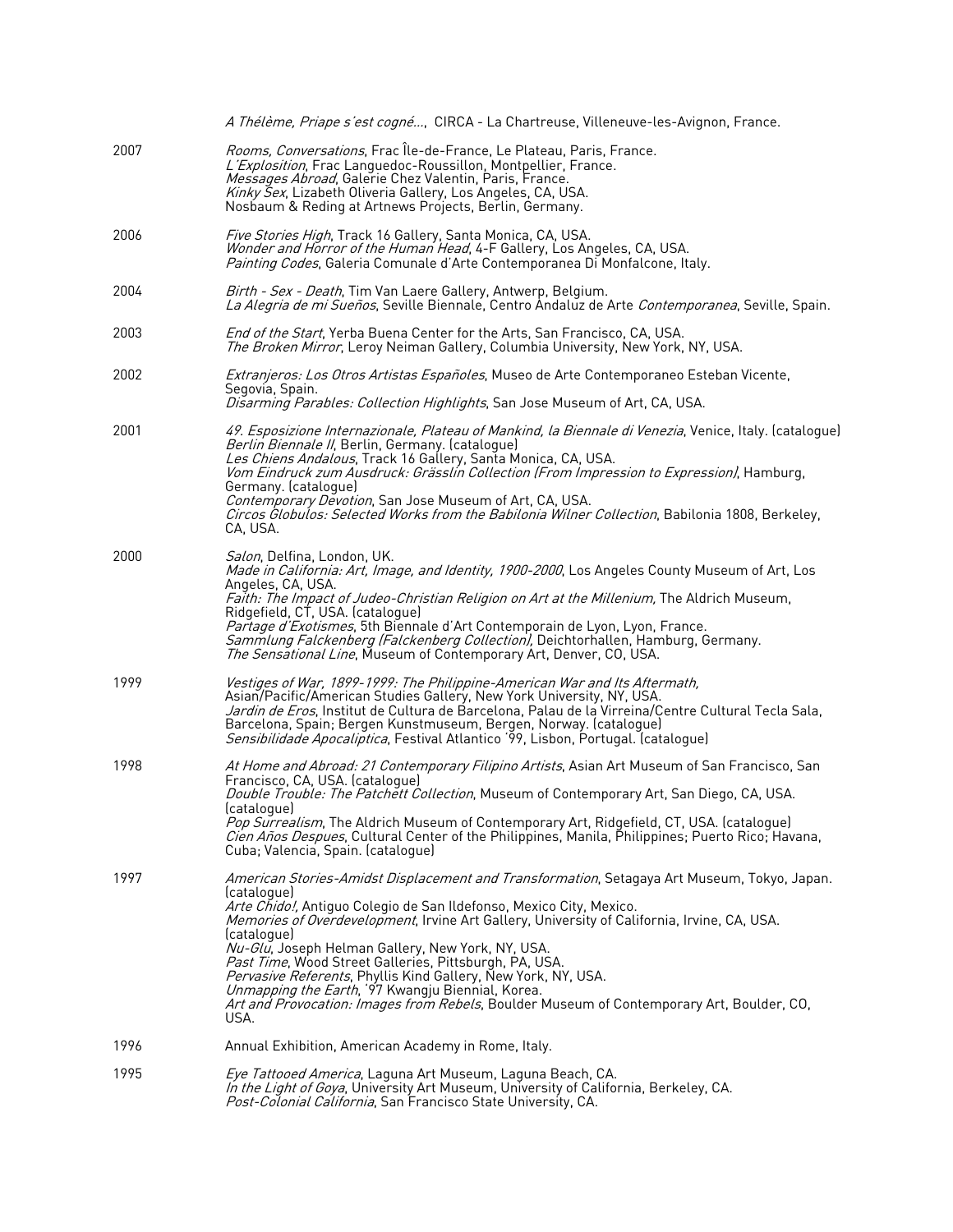| 1994   | Asia/America: Identities in Contemporary Asian American Art, The Asia Society, New York, NY, USA.<br>(catalogue)<br><i>Icastica</i> , Galeria d'Arte Moderna, Bologna, Italy. (catalogue)<br>Jean-Michel Basquiat & Manuel Ocampo, Henry Art Gallery, University of Washington, Seattle, WA,<br>USA. |
|--------|------------------------------------------------------------------------------------------------------------------------------------------------------------------------------------------------------------------------------------------------------------------------------------------------------|
|        | Manuel Ocampo & Don Ed Hardy, Cavin Morris Gallery, New York, NY, USA.<br><i>Sacred and Profane</i> , Studio Nosei, Rome, Italy.<br>Unholy Wars, Postmasters, New York, NY, USA.                                                                                                                     |
| 1993   | 43rd Biennial Exhibition of Contemporary American Painting, The Corcoran Gallery of Art,<br>Washington, DC, USA.                                                                                                                                                                                     |
|        | Drawing the Line Against Aids, 45th Venice Biennial at the Peggy Guggenheim Collection, Venice,                                                                                                                                                                                                      |
|        | Italy. (catalogue)<br>In Out of the Cold, Center for the Arts at Yerba Beuna Gardens, San Francisco, CA, USA. (cataloque)<br><i>Medialismo</i> , Trevi Flash Art Museum, Trevi, Italy. (catalogue)                                                                                                   |
| 1992   | <i>Documenta IX</i> , Documentahallen, Kassel, Germany. (catalogue)<br>Helter Skelter: L.A. Art in the 1990s, The Museum of Contemporary Art, Los Angeles, CA, USA.<br>(catalogue)                                                                                                                   |
| 1991   | <i>Individual Realities in the California Art Scene</i> , Sezon Museum of Modern Art, Tokyo, Japan.                                                                                                                                                                                                  |
|        | (catalogue)<br>Mike Bidlo, Manuel Ocampo, Andres Serrano, Saatchi Collection, London, UK.                                                                                                                                                                                                            |
| AWARDS |                                                                                                                                                                                                                                                                                                      |
| 1998   | Lila Wallace Reader's Digest Artists at Giverny Program.                                                                                                                                                                                                                                             |

- 1996 National Endowment for the Arts, Visual Arts.
- 1995-96 Rome Prize in Visual Arts, American Academy in Rome.
- 1995 The Pollock-Krasner Foundation, Inc. par The Art Matters Foundation.

#### PUBLIC COLLECTIONS

Whitney Museum of American Art, New York, NY, USA. Museum of Contemporary Art, Los Angeles, CA, USA. Laguna Art Museum, Laguna Beach, CA, USA.<br>The Asian Art Museum, San Francisco, CA, USA.<br>San Jose Museum of Art, San Jose, CA. USA.<br>The Contemporary Museum, Honolulu, HI, USA. Museo Nacional Centro de Arte Reina Sofia (MNCARS), Madrid, Spain. Museo Extremeno e Iberoamericano de Arte Contemporaneo (MEIAC), Badajoz, Spain. IVAM Institut Valencia d'Art Modern, Valencia, Spain. Centro Atlantico de Arte Moderno, (CAAM) Canary Islands, Spain. Sintra Museu de Arte Moderna, Lisbon, Portugal. Museo Berado, Lisbon, Portugal. Fonds National d'Art Contemporain, Paris, France. Frac Île-de-France, Le Plateau, Paris, France. Musée d'Art Moderne Grand-Duc Jean, Mudam Luxembourg, Luxembourg. Frac Languedoc-Roussillon, Montpellier, France. Fukuoka Asian Art Museum, Fukuoka, Japan.

## SELECTED BOOKS AND CATALOGUES

Manuel Ocampo, Bastards of Misrepresentation, Edicion Casia Asia, Barcelona, 2005.

Art Now, 137 Artists at the Rise of the New Millennium, Taschen, Cologne, 2002.

Vitamin P, New Perspectives in Painting, Phaidon, London, NY, USA, 2002.

*Les Chiens Andalous*, Track 16 Gallery/Smart Art Press, Santa Monica, CA, USA, 2001.

Asian Collection 50, From the Collection of the Fukuoka Asian Art Museum, Fukuoka, Japan, 2000.

The Nature of Culture-Manuel Ocampo/Gaston Damag. Interventions in the Monasterio de la Cartuja de Santa Maria de las Cuevas, Centro Andaluz de Arte Contemporaneo, Seville, 1999.

The Inversion of the Ideal: Navigating the Landscape of Intestinal Muck, Swastikating between Love and Hate, Galeria Soledad Lorenzo, Madrid, 1999.

Why Must I Care For a Girl Who Always Scratches Wherever She Itches: 1-1/2 Centuries of Modern Art, Twelve Step *Program*, Delfina, London; Centre Cultural Tecla Sala, Barcelona, 1999.

*Yo Tambien Soy Pintura*, Museo Extremeno e Iberoamericano de Arte Contemporaneo (MEIAC), Badajoz, Spain, 1998